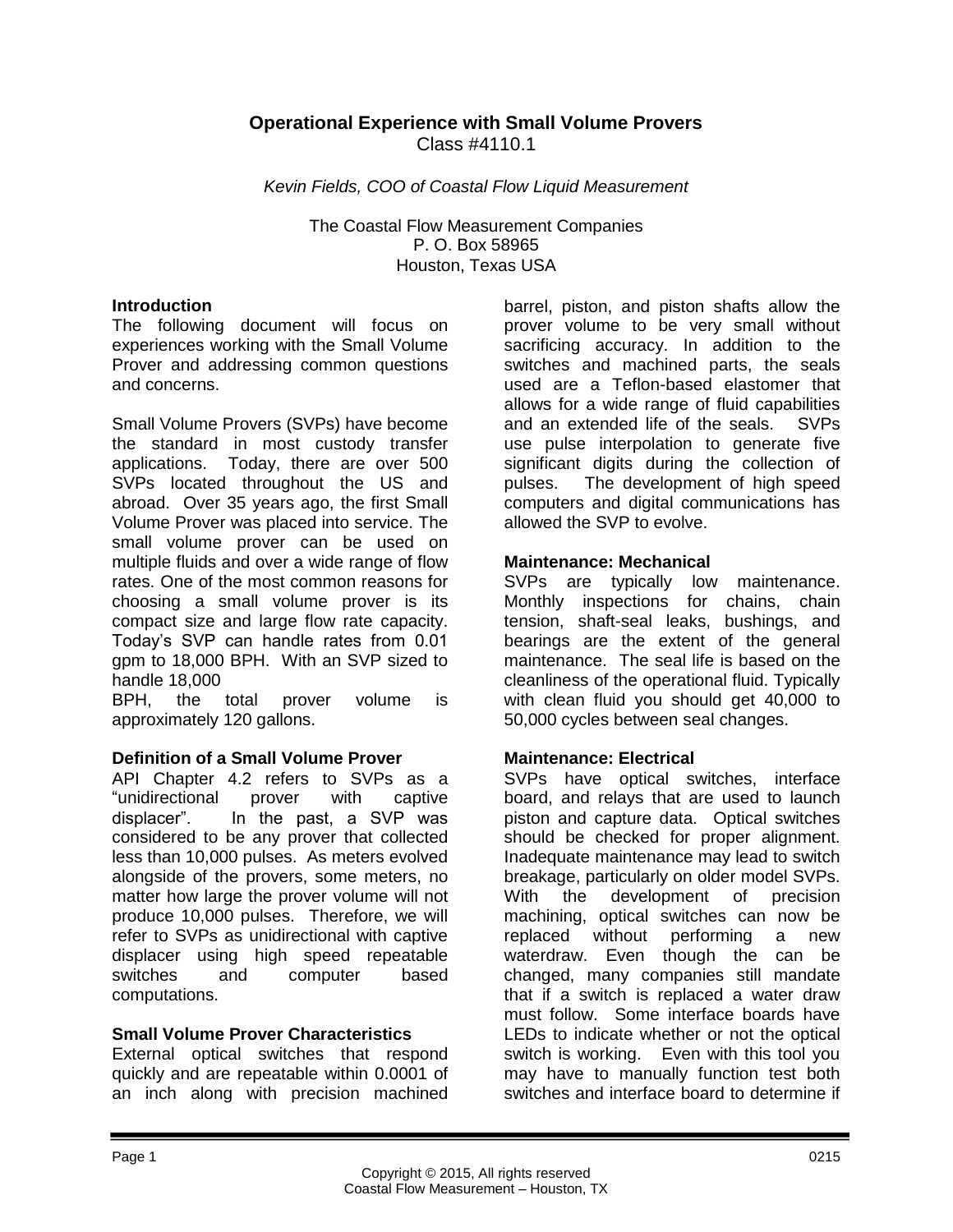there is a problem. Relays are controlled by the interface board which opens and closes the relay to make the motor and/or pump run to return the piston to the home position.

## **Leak Tests**

Manufacturers have developed specific seal leak tests and procedures. These tests are used to determine if there are any leaks around the piston. The leak test is performed in only one position of the flow tube (meaning, a leak test does not test the overall length of the flow tube). These tests should be performed prior to a waterdraw to determine if a seal change is needed or at any time to test the integrity of the seals if the SVP is suspect. If at all possible, leak tests should be performed with water in a controlled environment. In some cases, that may not be possible and can be performed in the field on refined products. If performed in the field, close attention must be paid to the fluid temperature and in verifying an air free SVP. It is almost impossible to perform a leak test in the hydrocarbon environment because hydrocarbons have a high degree of compressibility. Another great leak test you can perform is to prove a meter at normal flow rate and then again at a flow rate reduced by 50% from normal. The average meter factor error should double at the reduced flow rate because you have doubled the flow time (prover to meter comparison time) .

# **Minimum Number of Meter Pulses**

SVPs, unlike conventional provers, do not have requirement for a minimum number of pulses to be collected during a pass. Historically, the industry along with old empirical data agreed that the minimum number of pulses for SVP was 300 pulses. We have conducted our own tests that show no variation in meter factor when as low as 100 pulses are collected. Please remember the higher the number of pulses collected results in better resolution.

# **Meter Proving Experiences**

The SVP may be used in many applications despite statements to the contrary. We

have used SVPs to prove many different types of meters, from mechanical meters (Turbines, PD) to electronic-based meters (Coriolis, Ultrasonic, and Magnetic). We have had great success proving each of these meters. Some electronic-based meters have trouble with repeatability, but that problem can typically be overcome by averaging passes. For more information on pass averaging, reference the recommendations in API Chapter 4.3, Appendix B.

The one constant we continue to see with Coriolis meters is reproducibility in the meter factor. Typically the lack of reproducibility is related to floating zeros. For various reasons, some meters lack zero stability. Consideration should be given to items that produce zero instability (pipe stress and varying process conditions) before meter installation.

## **Waterdraws**

There are two types of waterdraw (prover calibration) methods, the oldest being volumetric and the newest gravimetric. The volumetric method uses a test measure with a certified volume. This volume is determined and certified at the NIST using the gravimetric method. We use the gravimetric method, which removes one step of the process. This method seems to improve volume repeatability and reproducibility year-to-year.

Waterdraws can be very tedious and you must have good procedures that are closely followed. Some points that I would like to make are as follows:

- Waterdraws using more than one test measure adds uncertainty and can increase random errors.
- Minimize inventory. Inventory is defined as "the volume of water in the hose and piping between the prover and test measure". As the inventory increases, so does the possibility of error. API Chapter 4,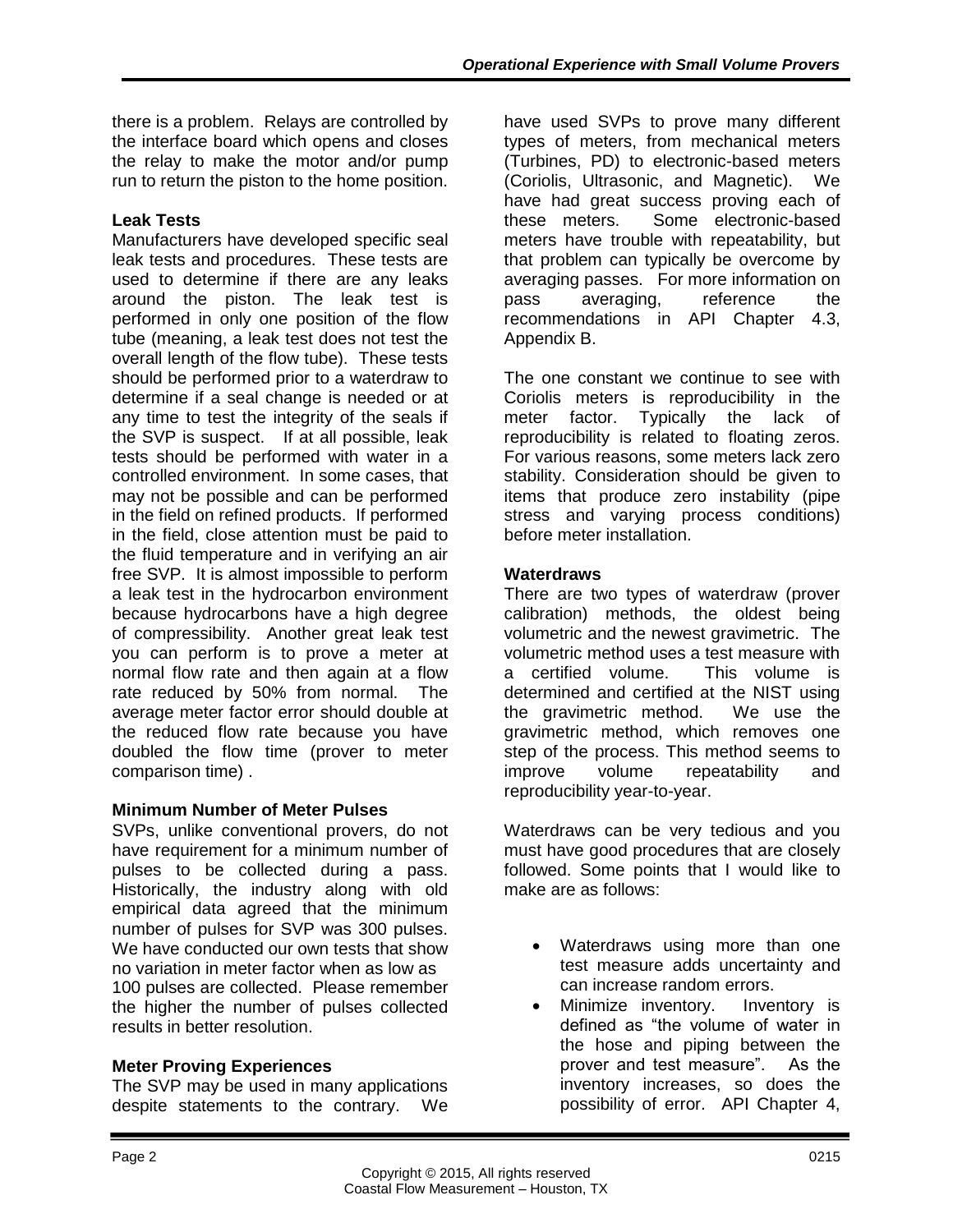Section 9, Part 2 provides insight on this issue.

- Minimize associated volume. This refers to the inlet and outlet piping to and from valves or blinds. If possible, place blinds at the prover inlet and outlet.
- Eliminate all air pockets. Air compresses and expands with water pressure changes which allow the volume to increase or decrease.
- Stabilize temperatures. Make sure both water and air temperatures have stabilized. If both are stable, waterdraws tend to be more repeatable.
- Perform 5 runs rather than 3 as mandated by API and achieve still 0.02% repeatability. This will improve the uncertainty of the waterdraw.
- Finally, water quality is crucial. Clean, hydrocarbon free water from an approved potable system (approved city water) will provide more consistent results.

Following the above recommendations will improve repeatability between runs and waterdraws. Performing 5 runs decreases the uncertainty of the waterdraw and highlights prover or procedure problems that might not become apparent in 3 runs.

# **Gravimetric Waterdraw**

As mentioned, over time we have found that the gravimetric method is very repeatable. There are several reasons for this that I would like to discuss. The first, which could be the most important, is clingage. When using a test measure, once the test measure has been filled, it must be emptied to the exact same condition that it was calibrated to; meaning any water more or less left in the test measure will change the volume on the next fill. For instance, field water might have more air entrained than the water used to calibrate the test measure. If so, it could have more clingage than calibration water which could change the volume remaining in the test measure

and thus the next measured volume of the prover. In contrast when using the gravimetric method, each time you empty the water container you zero the scale. This duplicates the starting point for each volume determination run and minimizes random errors, which improves uncertainty and accuracy.

Next, in a volumetric waterdraw, the gauge glass must be read. One key to reading it properly is one's line of sight, being level with the gauge/scale. If you have three individuals read a gauge glass, you typically will get three different answers. With the gravimetric, everyone can read the digital scale readout the same.

# **Crude Oil Applications**

Over the past several years, several SVPs were put into crude oil service. One SVP is an S-25 portable unit proving LACT units in the South Texas Region. Most of this crude is light crude but the actual gravities range from 25□ API to 65□ API. We have great success proving both mechanical and Coriolis type meters. However, with that said, as you move into production type fluids there is concern about the amounts of sand and trash in the fluid. Trash can wear the seals out at a faster than normally expected rate. Given our considerable experience, we would expect a SVP to outlast any other type of prover in a harsh application.

# **API Measurement Standards**

Several references were made to the API Manual of Petroleum Measurement Standards and those sections will be more accurately referenced at the end of this paper. For those standards not already updated or in print, the latest revisions should be available in the near future.

The evolution of Small Volume Prover technology is evident in the literature. Certainly, some of the earlier API MPMS sections relating to SVPs are outdated. Since SVPs were commercially introduced,